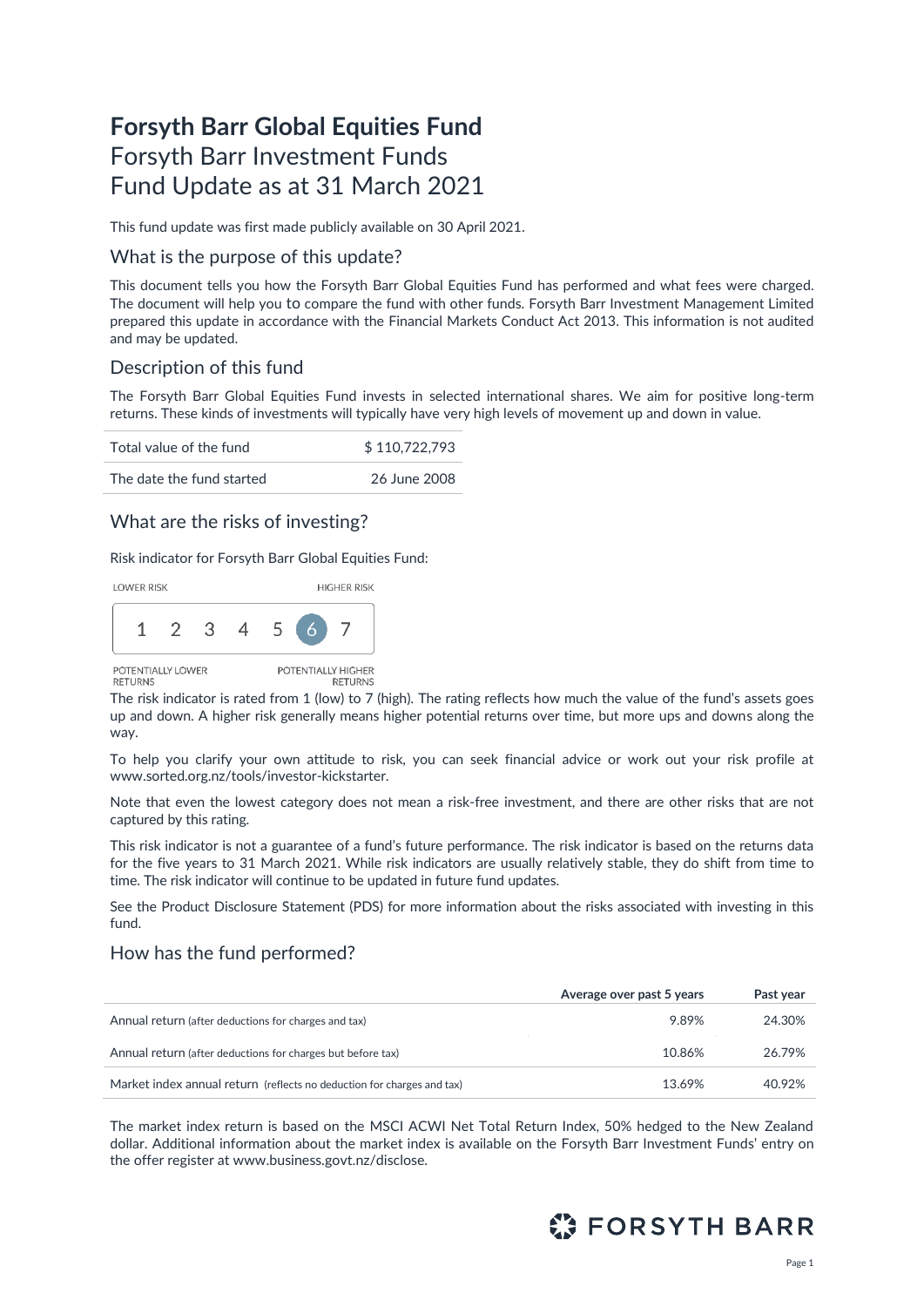# Annual return graph



This shows the return after fund charges and tax for each of the last 10 years ending 31 March. The last bar shows the average annual return for the last 10 years, up to 31 March 2021.

Important: This does not tell you how the fund will perform in the future.

Returns in this update are after tax at the highest prescribed investor rate (PIR) of tax for an individual New Zealand resident. Your tax may be lower.

#### What fees are investors charged?

Investors in the Forsyth Barr Global Equities Fund are charged fund charges. In the year to 31 March 2020 these were:

| Total fund charges<br>Which are made up of:<br>Total management and administration charges including<br>Manager's basic fee<br>Other management and administration charges<br>Total performance-based fees<br>Other charges | % of net asset value <sup>1</sup> |
|-----------------------------------------------------------------------------------------------------------------------------------------------------------------------------------------------------------------------------|-----------------------------------|
|                                                                                                                                                                                                                             | 1.58%                             |
|                                                                                                                                                                                                                             |                                   |
|                                                                                                                                                                                                                             | 1.58%                             |
|                                                                                                                                                                                                                             | 1.53%                             |
|                                                                                                                                                                                                                             | $0.05\%$ <sup>2</sup>             |
|                                                                                                                                                                                                                             | 0.00%                             |
|                                                                                                                                                                                                                             | Dollar amount per investor        |
|                                                                                                                                                                                                                             | \$0.00                            |

Investors are not currently charged any other fees. See the PDS for more information about fees. Small differences in fees and charges can have a big impact on your investment over the long term.

#### **Example of how this applies to an investor**

Jane had \$10,000 in the fund at the start of the year and did not make any further contributions. At the end of the year, Jane received a return after fund charges were deducted but before tax of \$2,679 (that is 26.79% of her initial \$10,000). This gives Jane a total return after tax of \$2,430 for the year.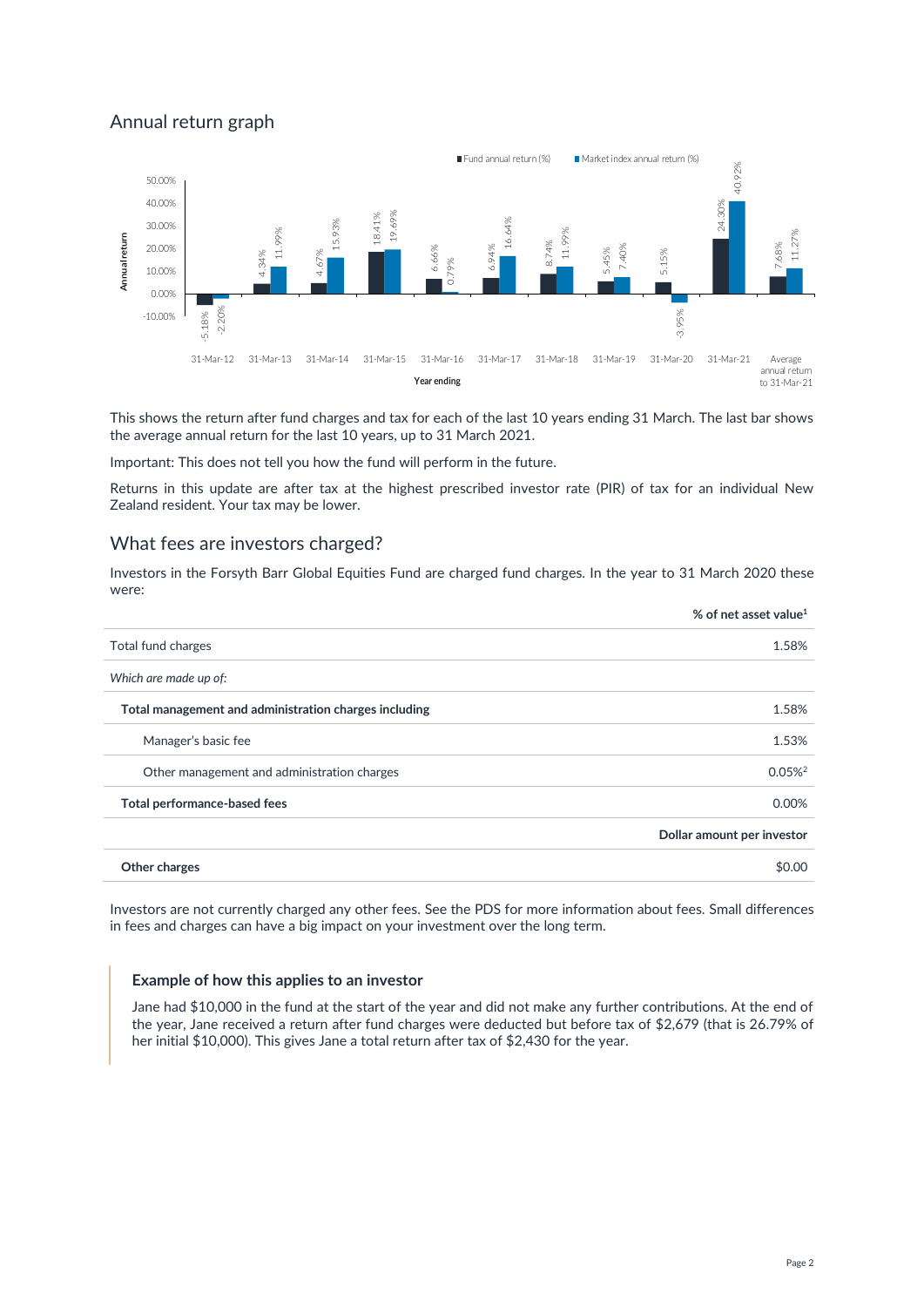# What does the fund invest in?

This shows the types of assets that the fund invests in.



#### Actual investment mix

#### Target investment mix

| Cash and cash equivalents    | 10.00%   |
|------------------------------|----------|
| New Zealand fixed interest   | $0.00\%$ |
| International fixed interest | $0.00\%$ |
| Australasian equities        | 0.00%    |
| International equities       | 90.00%   |
| Listed property              | $0.00\%$ |
| Unlisted property            | 0.00%    |
| Commodities                  | $0.00\%$ |
| Other                        | 0.00%    |

#### Top 10 investments

|    | Name                                | Percentage of fund net<br>assets | <b>Type</b>               | Country              | <b>Credit rating</b><br>(if applicable) |
|----|-------------------------------------|----------------------------------|---------------------------|----------------------|-----------------------------------------|
| 1  | ANZ transactional bank<br>account   | 5.44%                            | Cash and cash equivalents | New Zealand          | AA-                                     |
| 2  | Amazon.com, Inc.                    | 5.41%                            | International equities    | <b>United States</b> |                                         |
| 3  | Visa Inc.- Class A Shares           | 5.09%                            | International equities    | <b>United States</b> |                                         |
| 4  | Alphabet Inc Class A                | 4.21%                            | International equities    | <b>United States</b> |                                         |
| 5  | Takeda Pharmaceutical Co<br>Limited | 3.77%                            | International equities    | Japan                |                                         |
| 6  | Microsoft Corporation               | 3.61%                            | International equities    | <b>United States</b> |                                         |
| 7  | Alibaba Group Holding-Sp<br>Adr     | 3.60%                            | International equities    | <b>United States</b> |                                         |
| 8  | Comcast Corp Class A                | 3.37%                            | International equities    | <b>United States</b> |                                         |
| 9  | Mondelez International Inc          | 3.17%                            | International equities    | <b>United States</b> |                                         |
| 10 | Baxter International Inc.           | 3.15%                            | International equities    | <b>United States</b> |                                         |
|    |                                     |                                  |                           |                      |                                         |

The top 10 investments make up 40.82% of the fund.

We actively manage the fund's foreign currency exposures. As at 31 March 2021, these exposures represented 95.65% of the value of the fund. After allowing for foreign currency hedges in place, 71.67% of the value of the fund was unhedged and exposed to foreign currency risk.